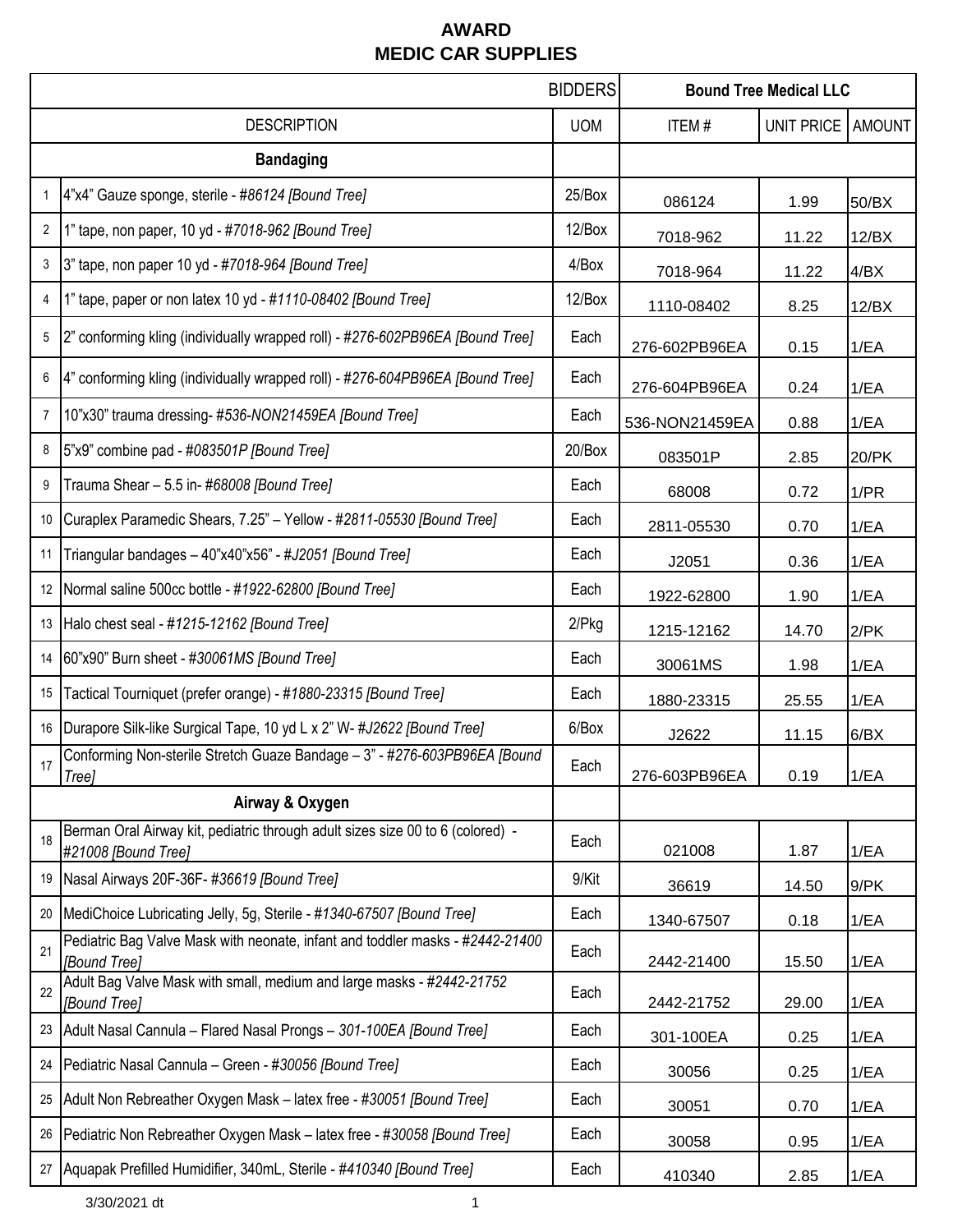| 28 | Disposable PEEP Vale with Adaptor, 0 to 22cm - #531799 [Bound Tree]                                    | Each | 531799          | 3.50  | 1/EA |
|----|--------------------------------------------------------------------------------------------------------|------|-----------------|-------|------|
| 29 | Aluminum Oxygen Compact Flowmeter, 0 to 15LPM, Ohmeda Quick Connector -<br>#20631 [Bound Tree]         | Each | 020631          | 29.00 | 1/EA |
| 30 | Smart CapnoLine Plus, Oral-Nasal, Adult/Intermediate, Tubing Female Connector<br>-#177268 [Bound Tree] | Each | 177268          | 9.55  | 1/EA |
| 31 | Smart CapnoLine Plus, Oral-Nasal, Pediatric, O2 Tubing Female Connector -<br>#177669 [Bound Tree]      | Each | 177669          | 10.30 | 1/EA |
|    | 32   FilterLine Set, Adult/Pediatric, 7' - #174620 [Bound Tree]                                        | Each | 174620          | 7.90  | 1/EA |
| 33 | Nebulizer with mask - Pediatric - #30556 [Bound Tree]                                                  | Each | 30556           | 0.88  | 1/EA |
|    | 34 Nebulizer with mask - Adult - #30557 [Bound Tree]                                                   | Each | 30557           | 0.88  | 1/EA |
|    | 35 C-PAP Device - Adult Medium - # BLS-8805 [Bound Tree]                                               | Each | <b>BLS-8805</b> | 29.90 | 1/EA |
|    | 36 C-PAP Device - Adult Large - # BLS-8800 [Bound Tree]                                                | Each | <b>BLS-8800</b> | 29.90 | 1/EA |
| 37 | Portable Oxygen Regulator with DISS Connection and 0 to 25 lpm - #14288<br><b>[Bound Tree]</b>         | Each | 14288           | 37.75 | 1/EA |
|    | 38   Pulse Oximeter - Finger - #817336 [Bound Tree]                                                    | Each | 2711-74002      | 77.00 | 1/EA |
| 39 | Portable manual handheld suction - #2222-70000 [Bound Tree]                                            | Each | 2222-70000      | 37.70 | 1/EA |
| 40 | [3.0 Endotracheal Tube – cuffed - #36183 [Bound Tree]                                                  | Each | 36183           | 0.67  | 1/EA |
| 41 | 3.5 Endotracheal Tube - cuffed - #36184 [Bound Tree]                                                   | Each | 36184           | 0.67  | 1/EA |
|    | 42 4.0 Endotracheal Tube - cuffed - #2113-20240 [Bound Tree]                                           | Each | 2113-20240      | 0.67  | 1/EA |
|    | 43 4.5 Endotracheal Tube - cuffed - #36186 [Bound Tree]                                                | Each | 36186           | 0.67  | 1/EA |
|    | 44 5.0 Endotracheal Tube - cuffed - #36187 [Bound Tree]                                                | Each | 36187           | 0.67  | 1/EA |
|    | 45 5.5 Endotracheal Tube - cuffed - #36159 [Bound Tree]                                                | Each | 36159           | 0.67  | 1/EA |
|    | 46 6.0 Endotracheal Tube - cuffed - #36160 [Bound Tree]                                                | Each | 36160           | 0.67  | 1/EA |
|    | 47 6.5 Endotracheal Tube - cuffed - #36161 [Bound Tree]                                                | Each | 36161           | 0.67  | 1/EA |
| 48 | 7.0 Endotracheal Tube - cuffed - #36162 [Bound Tree]                                                   | Each | 36162           | 0.67  | 1/EA |
| 49 | 7.5 Endotracheal Tube - cuffed - #36163 [Bound Tree]                                                   | Each | 36163           | 0.67  | 1/EA |
| 50 | 8.0 Endotracheal Tube - cuffed - #36164 [Bound Tree]                                                   | Each | 36164           | 0.67  | 1/EA |
| 51 | 8.5 Endotracheal Tube - cuffed - #36165 [Bound Tree]                                                   | Each | 36165           | 0.67  | 1/EA |
| 52 | [9.0 Endotracheal Tube - cuffed - #36166 [Bound Tree]                                                  | Each | 36166           | 0.67  | 1/EA |
| 53 | 6 french intubation stylette - #12996 [Bound Tree]                                                     | Each | 12996           | 0.89  | 1/EA |
| 54 | 10 french intubation stylette - #12997 [Bound Tree]                                                    | Each | 12997           | 0.89  | 1/EA |
| 55 | 14 french intubation stylette - #12998 [Bound Tree]                                                    | Each | 12998           | 0.89  | 1/EA |
| 56 | 15 french ET Introducer (Bougie) - #9-01212-70 [Bound Tree]                                            | Each | 9-01212-70      | 4.75  | 1/EA |
| 57 | Pediatric ET Introducer (Bougie) - #2120-17010 [Bound Tree]                                            | Each | 2120-17010      | 4.75  | 1/EA |
|    | 58   King LTS-D Superglottic Airway Kit - size 1 - #2114-44431 [Bound Tree]                            | Each | 2114-44431      | 33.80 | 1/EA |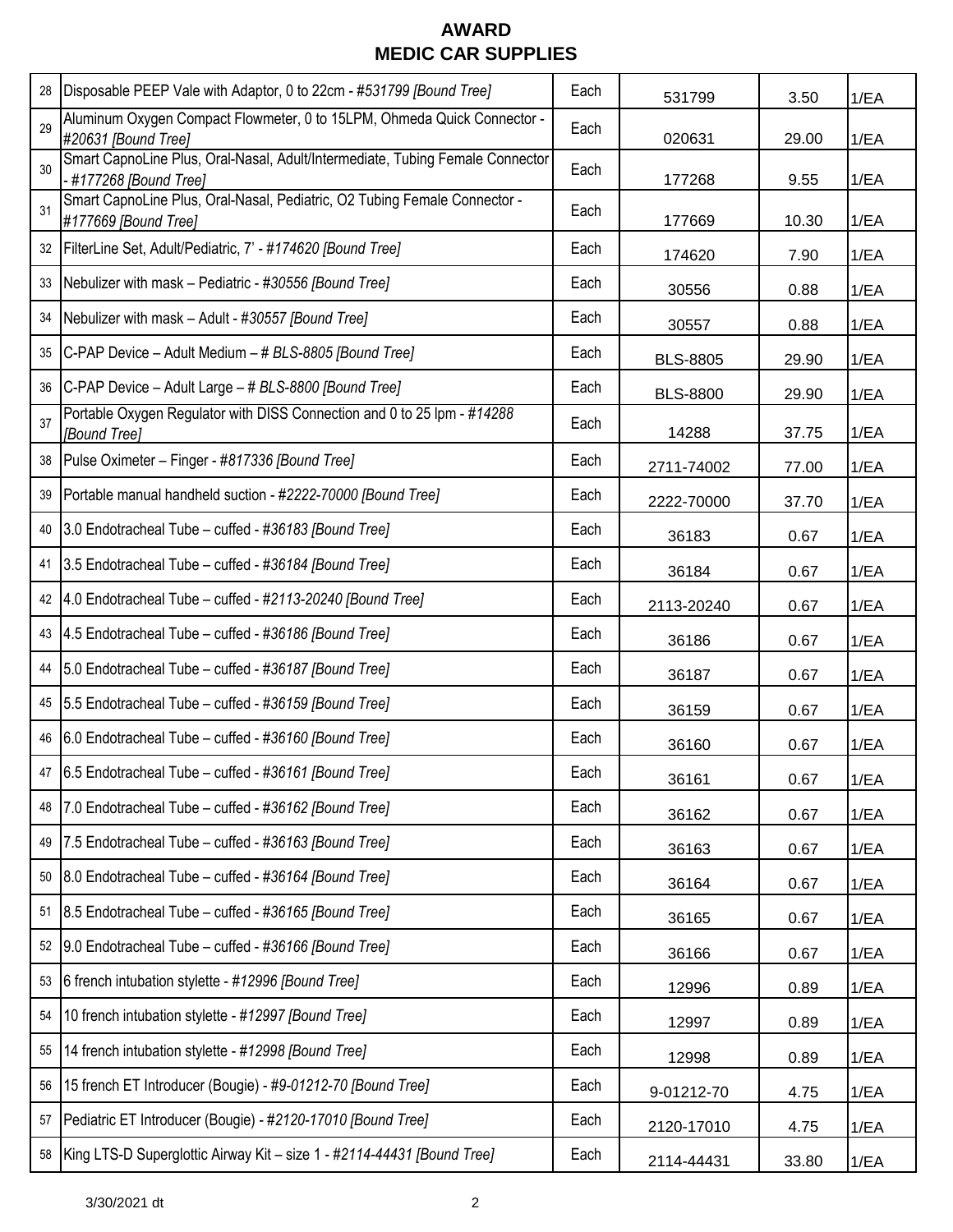| 59 | King LTS-D Superglottic Airway Kit - size 2 - #2114-44432 [Bound Tree]                                    | Each | 2114-44432 | 33.80    | 1/EA |
|----|-----------------------------------------------------------------------------------------------------------|------|------------|----------|------|
| 60 | King LTS-D Superglottic Airway Kit - size 3 - #2114-44433 [Bound Tree]                                    | Each | 2114-44433 | 33.80    | 1/EA |
| 61 | King LTS-D Superglottic Airway Kit - size 4 - #2114-44434 [Bound Tree]                                    | Each | 2114-44434 | 33.80    | 1/EA |
| 62 | King LTS-D Superglottic Airway Kit - size 5- #2114-44435 [Bound Tree]                                     | Each | 2114-44435 | 33.80    | 1/EA |
| 63 | Thomas ET Tube Holder - Adult - #2130-30057 [Bound Tree]                                                  | Each | 2130-30057 | 2.88     | 1/EA |
| 64 | Thomas ET Tube Holder - Pediatric - #20400 [Bound Tree]                                                   | Each | 020400     | 2.88     | 1/EA |
| 65 | Standard Conventional Stainless Steel Reusable Laryngoscope Handle - medium<br>size - #35011 [Bound Tree] | Each | 35011      | 9.50     | 1/EA |
| 66 | Standard Conventional Stainless Steel Reusable Laryngoscope handle - small<br>size - #35010 [Bound Tree]  | Each | 35010      | 9.50     | 1/EA |
| 67 | Macintosh Laryngoscope Blade - Size 0 - #35000 [Bound Tree]                                               | Each | 35000      | 8.90     | 1/EA |
| 68 | Macintosh Laryngoscope Blade - Size 1 - #35001 [Bound Tree]                                               | Each | 35001      | 8.90     | 1/EA |
| 69 | Macintosh Laryngoscope Blade - Size 2 - #35002 [Bound Tree]                                               | Each | 35002      | 8.90     | 1/EA |
| 70 | Macintosh Laryngoscope Blade - Size 3 - #35003 [Bound Tree]                                               | Each | 35003      | 8.90     | 1/EA |
| 71 | Macintosh Laryngoscope Blade - Size 4 - #35004 [Bound Tree]                                               | Each | 35004      | 8.90     | 1/EA |
| 72 | Miller Laryngoscope Blade - Size 0 - #35005 [Bound Tree]                                                  | Each | 35005      | 8.90     | 1/EA |
| 73 | Miller Laryngoscope Blade - Size 1 - #35006 [Bound Tree]                                                  | Each | 35006      | 8.90     | 1/EA |
| 74 | Miller Laryngoscope Blade - Size 2 - #35007 [Bound Tree]                                                  | Each | 35007      | 8.90     | 1/EA |
| 75 | Miller Laryngoscope Blade - Size 3 - #35008 [Bound Tree]                                                  | Each | 35008      | 8.90     | 1/EA |
| 76 | Miller Laryngoscope Blade - Size 4 - #35009 [Bound Tree]                                                  | Each | 35009      | 8.90     | 1/EA |
| 77 | Magill Forceps Adult - #61435 [Bound Tree]                                                                | Each | 61435      | 3.75     | 1/PR |
|    | 78   Magill Forceps Child) - #64136 [Bound Tree]                                                          | Each | 61436      | 3.75     | 1/PR |
| 79 | King Vision - LED Video Laryngoscope Kit - #2144-KV311 [Bound Tree]                                       | Each | 2144-KV311 | 1,299.00 | 1/CS |
| 80 | King Vision Disposable Standard Video Laryngoscope Blade, Size 3 - #2144-<br>KV031 [Bound Tree]           | Each | 2144-KV031 | 40.75    | 1/EA |
| 81 | King Vision Disposable Channeled Video Laryngoscope Blade, Size 3 - #2144-<br>KV033 [Bound Tree]          | Each | 2144-KV033 | 40.75    | 1/EA |
| 82 | King Vision Video Laryngoscope Supply Bag, Red - #2523-13511 [Bound Tree]                                 | Each | 2523-13511 | 27.85    | 1/EA |
| 83 | Bulb Tip Yankauer - #D4804 [Bound Tree]                                                                   | Each | D4804      | 2.25     | 1/EA |
| 84 | Curaplex Suction Catheter, 6fr - #36090 [Bound Tree]                                                      | Each | 36090      | 0.15     | 1/EA |
| 85 | Curaplex Suction Catheter, 8fr - #36091 [Bound Tree]                                                      | Each | 36091      | 0.15     | 1/EA |
| 86 | Curaplex Suction Catheter, 10fr - #36092 [Bound Tree]                                                     | Each | 36092      | 0.15     | 1/EA |
| 87 | Curaplex Suction Catheter, 12fr - #36093 [Bound Tree]                                                     | Each | 36093      | 0.15     | 1/EA |
| 88 | Curaplex Suction Catheter, 14fr - #36094 [Bound Tree]                                                     | Each | 36094      | 0.15     | 1/EA |
| 89 | Curaplex Suction Catheter, 16fr - #36095 [Bound Tree]                                                     | Each | 36095      | 0.15     | 1/EA |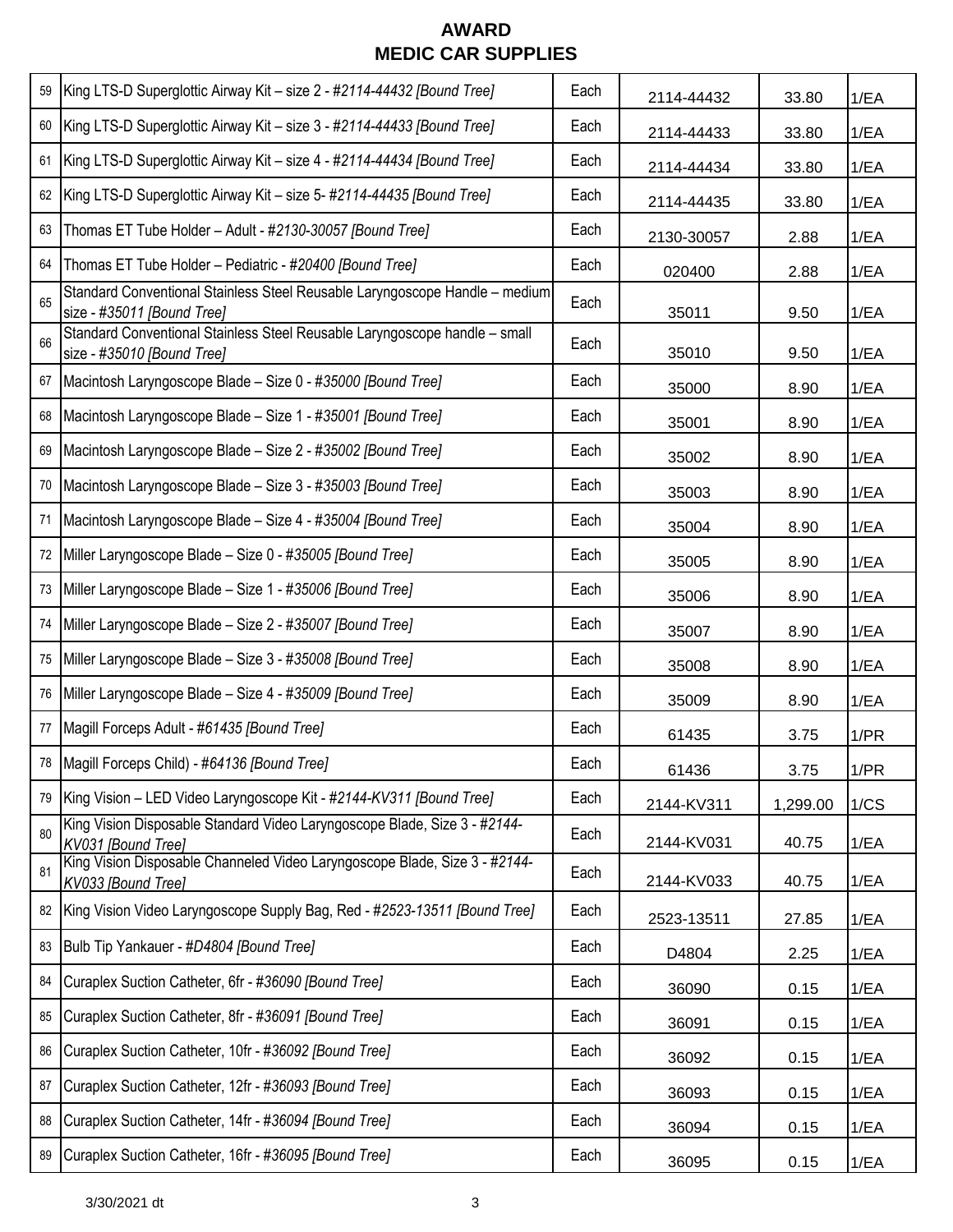| 90  | Curaplex Suction Catheter, 18fr - #36096 [Bound Tree]                                                                               | Each         | 36096               | 0.15   | 1/EA |
|-----|-------------------------------------------------------------------------------------------------------------------------------------|--------------|---------------------|--------|------|
| 91  | Curaplex Disposable Hydrophobic Suction Canister, 800cc - #2212-10800<br>[Bound Tree]                                               | Each         | 2212-10800          | 2.35   | 1/EA |
| 92  | Curaplex Disposable Hydrophobic Suction Canister, 1200cc - #2212-11200<br>[Bound Tree]                                              | Each         | 2212-11200          | 2.70   | 1/EA |
|     | <b>Assessment</b>                                                                                                                   |              |                     |        |      |
| 93  | Infant BP Cuff - #36010 [Bound Tree]                                                                                                | Each         | 36010               | 5.98   | 1/EA |
| 94  | Child BP Cuff - #36011 [Bound Tree]                                                                                                 | Each         | 36011               | 5.98   | 1/EA |
| 95  | Adult BP Cuff - #36012 [Bound Tree]                                                                                                 | Each         | 36012               | 5.98   | 1/EA |
| 96  | Large Adult BP Cuff - #36013 [Bound Tree]                                                                                           | Each         | 36013               | 5.98   | 1/EA |
| 97  | Dual Head Stethoscope (single tube) - #540309 [Bound Tree]                                                                          | Each         | 540309              | 4.17   | 1/EA |
| 98  | Disposable penlights - #32762 [Bound Tree]                                                                                          | 6/Pkg        | 32762               | 3.87   | 6/PK |
|     | <b>Splinting / Immobilization</b>                                                                                                   |              |                     |        |      |
| 99  | Pediatric Stifneck extrication collar by Laerdal - #L980021 [Bound Tree]                                                            | Each         | L980021             | 5.90   | 1/EA |
|     | 100 Adult Stifneck extrication collar by Laerdal - #L980010 [Bound Tree]                                                            | Each         | L980010             | 5.90   | 1/EA |
|     | 101   KED - Extrication Device - #15327 [Bound Tree] - #15327 [Bound Tree]                                                          | Each         | 15327               | 52.70  | 1/EA |
|     | 102 Sam Splint (roll) - 36" - #661121 [Bound Tree]                                                                                  | Each         | 661121              | 7.22   | 1/EA |
|     | 103   Padded Board Splint Set with Carrying Case - #560000 [Bound Tree]                                                             | <b>Stack</b> | 560000              | 37.70  | 1/ST |
|     | 104   Padded Board Splint, 15"L x 3"W - #660012 [Bound Tree]                                                                        | Each         | 660012              | 2.80   | 1/EA |
|     | 105   Padded Board Splint, 36"L x 3"W - #660013 [Bound Tree]                                                                        | Each         | 660013              | 4.50   | 1/EA |
|     | 106   Padded Board Splint, 54"L x 3"W - #660014 [Bound Tree]                                                                        | Each         | 660014              | 7.25   | 1/EA |
|     | 107 Curaplex Instant Head Immobilizer, Child - #3141-91012 [Bound Tree]                                                             | Each         | 3141-91012          | 2.99   | 1/EA |
|     | 108 Curaplex Instant Head Immobilizer, Adult - #3141-91010 [Bound Tree]                                                             | Each         | 3141-91010          | 2.99   | 1/EA |
|     | 109 Base Board, Yellow, Standard Color, With Pins - #35850YP [Bound Tree]                                                           | Each         | 35850YP             | 129.00 | 1/EA |
|     | 110 Base Board, Yellow, Standard Color, Without Pins - #35850Y [Bound Tree]                                                         | Each         | 35850Y              | 119.00 | 1/EA |
| 111 | 2-piece Nylon Restraint Strap with Metal Push Button Buckle and Swivel<br>Speed Clip Ends, 5'L x2"W, Yellow - #50962SY [Bound Tree] | Each         | 50962SY             | 9.95   | 1/EA |
| 112 | 2-piece Nylon Restraint Strap with Metal Push Button Buckle and Swivel<br>Speed Clip Ends, 7'L x2"W, Yellow - #506023Y [Bound Tree] | Each         | 506023Y             | 7.78   | 1/EA |
|     | <b>IV Supplies</b>                                                                                                                  |              |                     |        |      |
|     | 113 10 cc Syringe - #1633-10010 [Bound Tree]                                                                                        | Each         | 1633-10010          | 0.14   | 1/EA |
|     | 114 IV Prep Kits - #536-DYND74260EA [Bound Tree]                                                                                    | Each         | 536-<br>DYND74260EA | 1.70   | 1/EA |
|     | 115 Micro Drip Set (60 gtt) - #355387 [Bound Tree]                                                                                  | Each         | 355387              | 3.33   | 1/EA |
|     | 116 Macro Drip Set (10 or 15 gtt) - #9836 [Bound Tree]                                                                              | Each         | 9836                | 2.25   | 1/EA |
|     | 117 Buretrol Set - #118-2C7562EA [Bound Tree] - #118-2C7562EA [Bound Tree]                                                          | Each         | 118-2C7562EA        | 8.95   | 1/EA |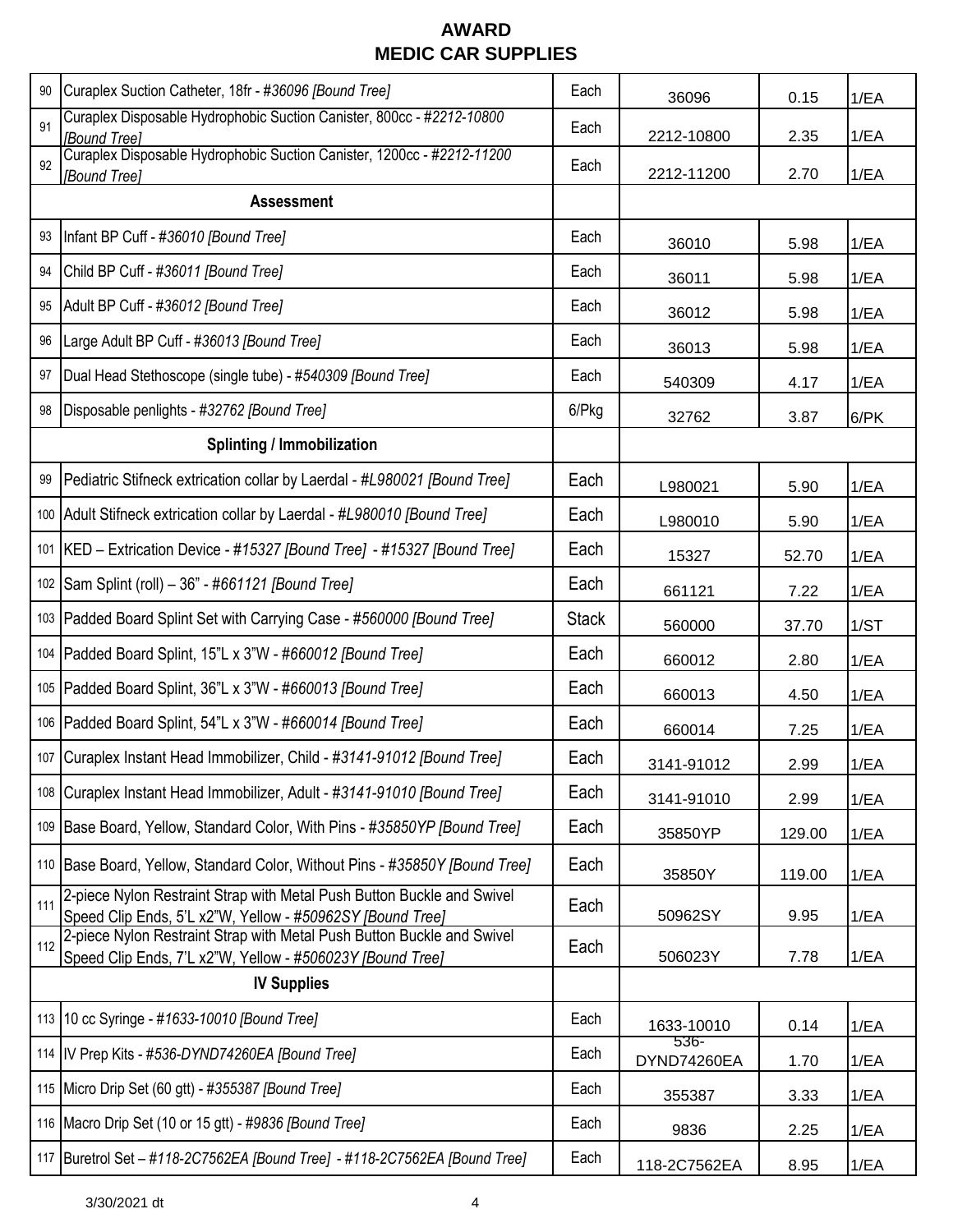|                          | 118   Normal Saline 0.9% (100 ml bags) - #358437 [Bound Tree]                                      | Each    | 358437       | 2.55   | 1/EA   |
|--------------------------|----------------------------------------------------------------------------------------------------|---------|--------------|--------|--------|
|                          | 119   Normal Saline 0.9% (1000 ml bags) - #7800-09 [Bound Tree]                                    | Each    | 7800-09      | 3.35   | 1/EA   |
| 120                      | Sharps Shaft Transportable Container - 6.37"x1.22" - clear - #DY4630 [Bound<br>Tree]               | Each    | DY4630       | 2.15   | 1/EA   |
|                          | 121  IV Extension Set - 8" - #C944304 [Bound Tree]                                                 | Each    | C944304      | 1.35   | 1/EA   |
| 122                      | 1cc luer lock tip syringe without needle                                                           | Each    | 620048       | 10.70  | 100/BX |
|                          | 123 3cc luer lock tip syringe without needle - #1633-30303 [Bound Tree]                            | Each    | 1633-30303   | 0.08   | 1/EA   |
| 124                      | [5cc luer lock tip syringe without needle - #1633-05305 [Bound Tree]                               | Each    | 1633-05305   | 0.11   | 1/EA   |
|                          | 125 Safety Glide Safety hypodermic Needle 18ga x 1 1/2" - #1641-91830 [Bound Tree]                 | Each    | 1641-91830   | 0.35   | 1/EA   |
| 126                      | SafetyGlide Safety hypodermic Needle 21ga x 1 1/2" - #62305917 [Bound Tree]                        | Each    | 62305917     | 0.35   | 1/EA   |
| 127                      | SafetyGlide Safety hypodermic Needle 25ga x 1" - #62305918 [Bound Tree]                            | Each    | 1641-91830   | 0.35   | 1/EA   |
| 128                      | 10cc Normal Saline Flush - #600-10 [Bound Tree]                                                    | Each    | 600-10       | 0.31   | 1/EA   |
| 129                      | Dial a Flo - #1712-74218 [Bound Tree] - #1712-74218 [Bound Tree]                                   | Each    | 1712-74218   | 6.55   | 1/EA   |
|                          | 130 3 way stopcock - .26mL - #1811-03456 [Bound Tree]                                              | Each    | 1811-03456   | 0.74   | 1/EA   |
| 131                      | Introcan Safety® 3 Winged Closed IV Catheter, 16ga x 1.25in - #1613-13602<br>[Bound Tree]          | Each    | 1613-13602   | 2.24   | 1/EA   |
| 132                      | Introcan Safety® 3 Winged Closed IV Catheter, 18ga x 1.25in, Green - #1613-<br>13118 [Bound Tree]  | Each    | 1613-13118   | 2.24   | 1/EA   |
| 133                      | Introcan Safety® 3 Winged Closed IV Catheter, 20ga x 1.25in, Pink - #1613-<br>13020 [Bound Tree]   | Each    | 1613-13020   | 2.24   | 1/EA   |
| 134                      | Introcan Safety® 3 Winged Closed IV Catheter, 22ga x 1in, Blue - #1613-12822<br>[Bound Tree]       | Each    | 1613-12822   | 2.24   | 1/EA   |
| 135                      | Introcan Safety® 3 Winged Closed IV Catheter, 24ga x 0.75in, Yellow - #1613-<br>12724 [Bound Tree] | Each    | 1613-12724   | 2.24   | 1/EA   |
| <b>Diabetic Supplies</b> |                                                                                                    |         |              |        |        |
|                          | 136 Glucometer - 20-600mg/dL range - #2761-53010 [Bound Tree]                                      | Each    | 2761-53010   | 6.18   | 1/EA   |
| 137                      | Test Strips - #2763-53050 [Bound Tree]                                                             | 25/Pkg  | 2763-53050   | 9.55   | 50/BX  |
| 138                      | Test Solution (2 bottles) - #2762-53060 [Bound Tree]                                               | Box     | 2762-53060   | 9.99   | 1/BX   |
|                          | 139 Fixed Depth Safety Lancets - 26ga x 1.8mm D - #1880-71426 [Bound Tree]                         | 100/Box | 1880-71426   | 9.95   | 100/BX |
| 140                      | Glutose - #466930 [Bound Tree] - #466930 [Bound Tree]                                              | 3/Pkg   | 466930       | 11.75  | 3/PK   |
|                          | <b>Miscellaneous Supplies</b>                                                                      |         |              |        |        |
| 141                      | Emergency Obstetrical Kit - #540-1727EA [Bound Tree]                                               | Each    | 540-1727EA-A | 7.18   | 1/EA   |
|                          | 142 3.25"x 14 gauge Decompression Needle - #NARZZ-0056 [Bound Tree]                                | Each    | NARZZ-0056   | 8.55   | 1/EA   |
| 143                      | Pedi Tape - Pediatric Emergency Measuring Tape - #3710-16051 [Bound Tree]                          | Each    | 3710-16051   | 17.00  | 1/EA   |
| 144                      | Smart Triage Pack - #72022 [Bound Tree]                                                            | Each    | 72022        | 157.00 | 1/EA   |
| 145                      | Nitrile Gloves (latex free exam gloves) - X-Large - #1012-47126 [Bound Tree]                       | 90/Box  | 1012-47126   | 15.95  | 90/BX  |
|                          | 146 Nitrile Gloves (latex free exam gloves) - Large - #1012-47125 [Bound Tree]                     | 100/Box | 1012-47125   | 15.95  | 100/BX |